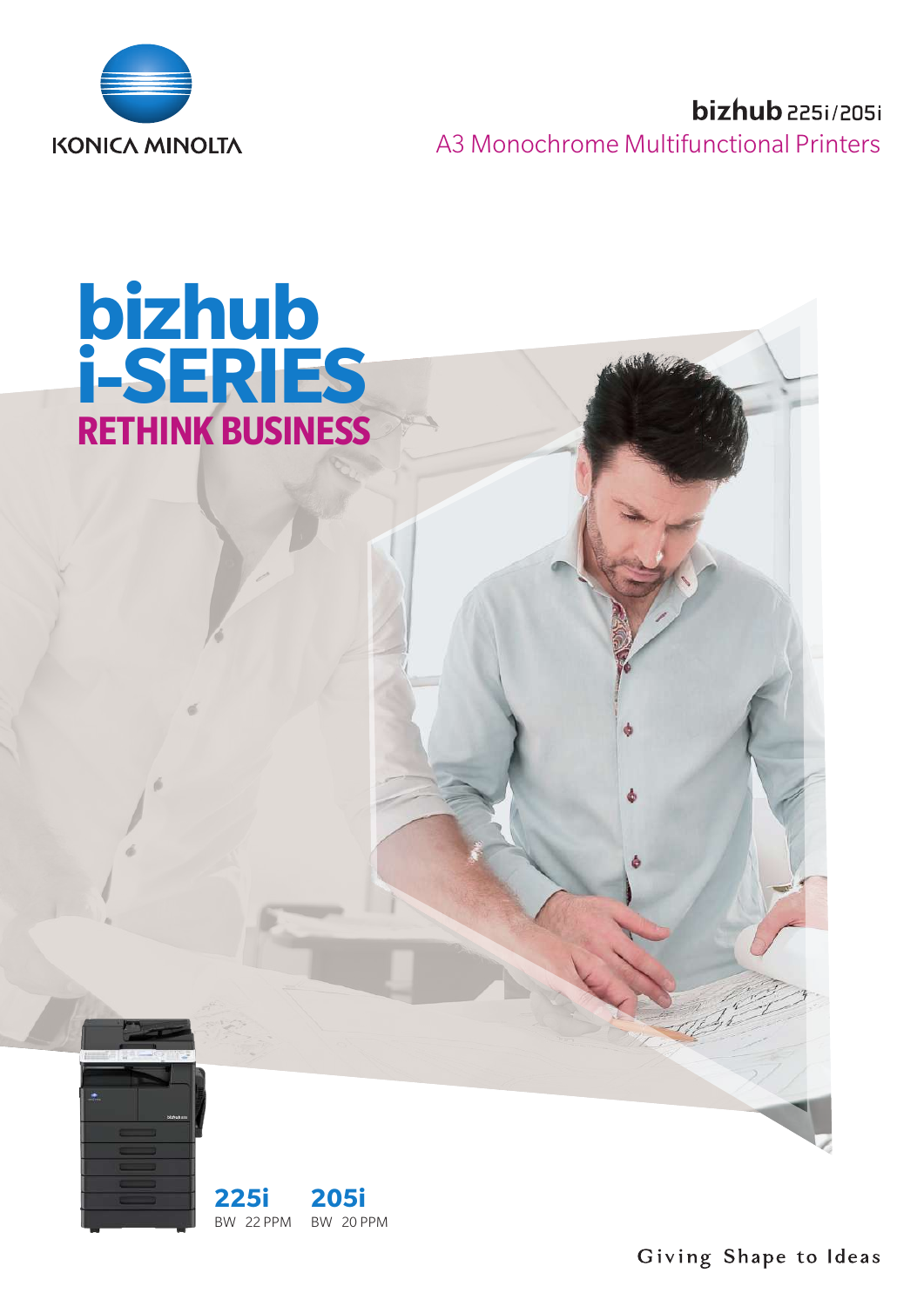# CONTROL PANEL **Easy to understand and easy to use**.

One-touch buttons for speedy operation.

#### **Get to the Point**

Find your way around in moments with an intuitive layout and large buttons. Useful functions such as ID Print and Duplex Copy have been assigned their own hard keys, so there's no need to scroll through menus to find what you need.

#### **Backlit LCD Screen**

The five-line, backlit LCD display improve legibility. With clear error indication, illustrated guidance assist you with problem solving, so you can get your machine working again as soon as possible, minimising downtime.

## **COPY& PRINT**

#### **Handy Booklets**

Easily collate your multi-page documents into a booklet with Booklet Print.



#### **Get Everyone on the Same Page**

Print multiple pages onto one sheet with N-up Print. Collate 2 or 4 pages into one.



#### **Double Up**

The optional Auto Duplex Unit (AD-509) enables Duplex Print and Duplex Copy helps you save paper.





Plenty of useful layout options to keep your documents organised.

### **Can I See Your ID?**

Combine both sides of small or irregularly shaped documents onto one page with the ID Copy function. With its own designated button on the control panel, you can create scans or copies in moments.



With the Multi ID Copy function, you can scan multiple small documents at once, neatly combining the fronts and backs onto a single sheet. Ideal for business cards.



Linux support Output from a Linux environment is also available. **Supported** Linux OS Red Hat Enterprise Linux 5 (CUPS Ver1.2.4) ×86 Red Hat Enterprise Linux 5 (CUPS Ver1.2.4) AMD64/Intel64/SUSE Linux Enterprise Desktop 11(CUPS Ver1.1.23) ×86 SUSE Linux Enterprise Desktop 11(CUPS Ver1.1.23) AMD64/ Intel64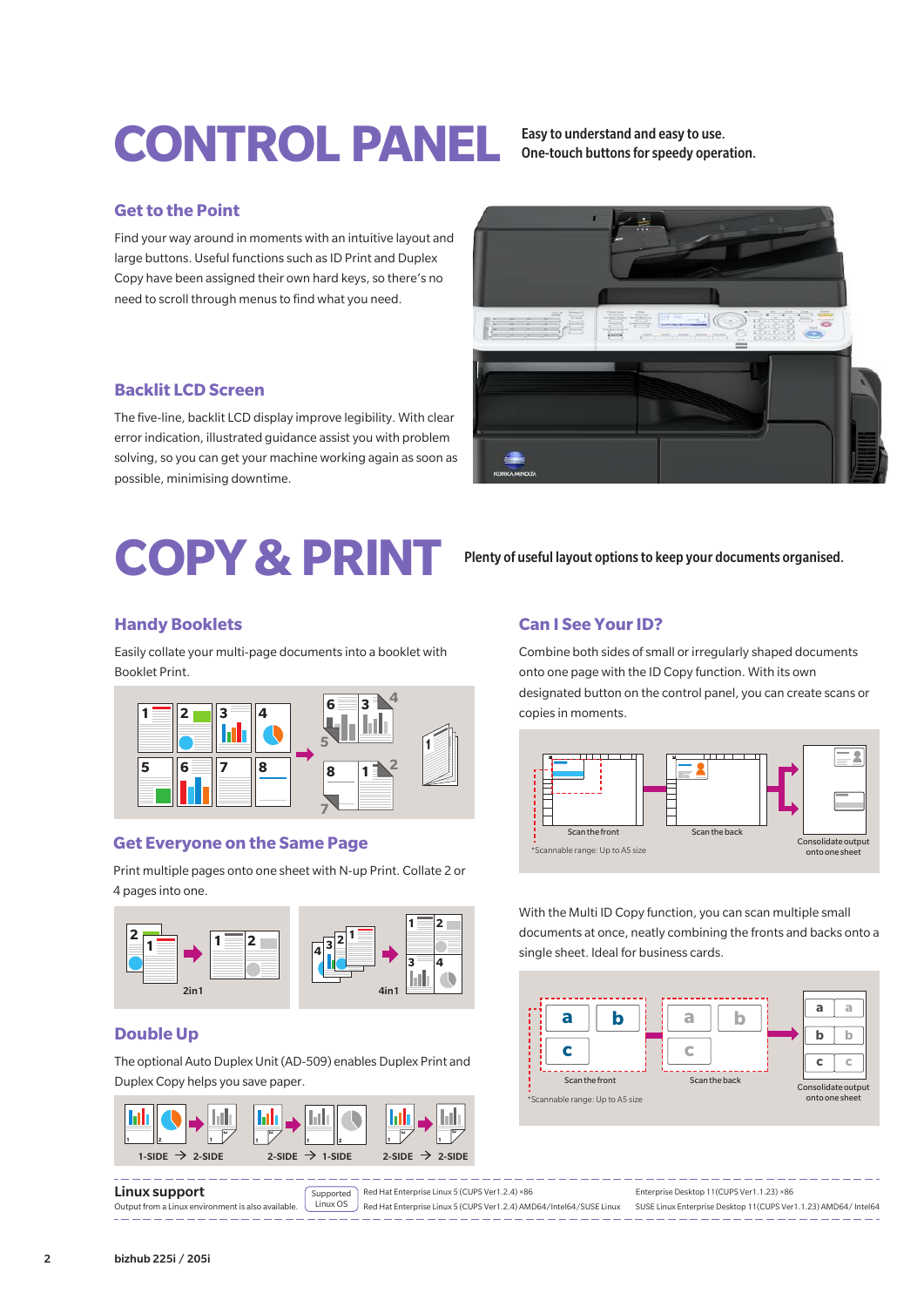## **CONTROL PANEL SCAN & FAX**

#### Digitise your documents in colour and to designated path quickly.

#### **Duplex Scan**

The optional Reverse Auto Document Feeder (DF-633) makes double-sided scanning easy. Multi-page, double-sided documents are scanned with the pages in order, keeping your digital files organised and saving you time to re-ordering documents after scanning.

## **Digitise in Colour**

Digitise your documents quickly and easily. Scan up to 20 pages per minute\* in full colour, and choose what format you wish to store them in, including IPEG, PDF or TIFF.

\*20 ppm is the speed when equipped with optional Reverse Automatic Document Feeder DF-633

#### **Scan to Your Destination**

Once your documents are scanned, you can send them to the desired destination directly from your bizhub. Store files straight to a USB storage device via the USB port, send them via e-mail, SMB or to an FTP server.





### **Sent in Seconds with G3 Fax**

devices download from the App Store.

With optional Fax Kit (FK-510) and Option Panel (MK-750) you can send faxes in as little as 3 seconds via high-speed G3 faxing. A variety of faxing options are available allowing you to select the ideal format for your document. Select Super Fine image quality for high quality transmission and choose from multiple paper sizes.

#### **Internet Fax**

Save on running costs by using Internet Fax to send your documents via your existing internet connection. Ideal for office spaces were fax is a necessity, but not in use every day. Requires optional Fax Kit (FK-510) and Option Panel (MK-750).

## MOBILE PRINT No need to waste time transferring documents to your office

computer for print. Work on-the-go and stay on-the-go.

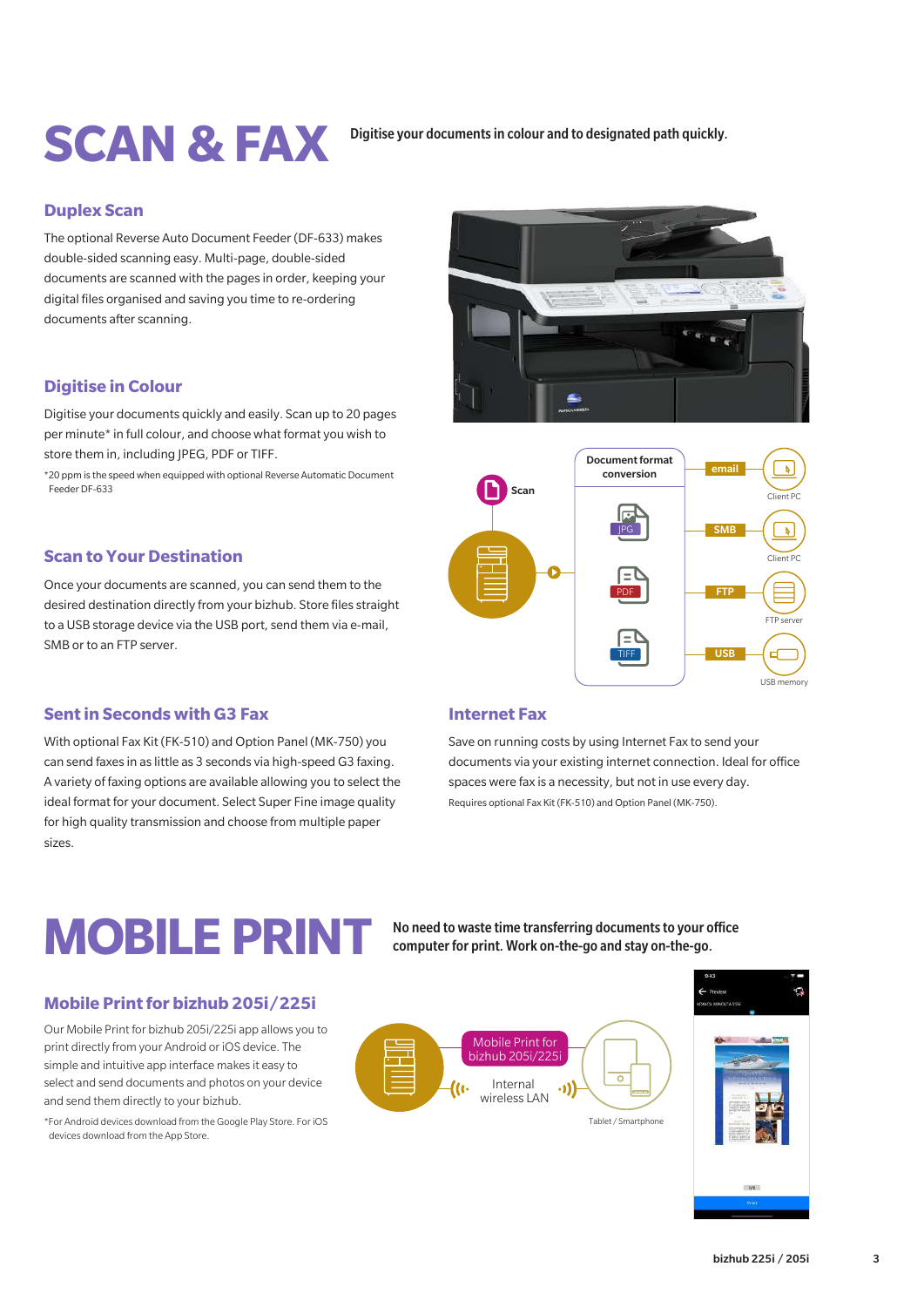## **SECURITY** Protect your information and keep your office environment secure.

## **SMTP Authentication**

This security tool enables the sending of documents via e-mail with authentication by an SMTP enabled server. Ideal for smaller offices without a private e-mail server, a connection to an SMTP enabled server allows SSL communication, so e-mails can be sent in a security-conscious state.



#### **Watermark Your Documents**

Ensure your documents are clearly labelled to help prevent them falling into the wrong hands. Choose from a range of watermark options to suit the purpose of your document.



#### **Account Tracking**

Enable Account Track on your bizhub to acquire a three-digit account number to use the Copy feature. This prevents unauthorized users from using the bizhub and tracks the volume of copying done by each account.

 $ACCOUNT NO. :---$ Input=10Key

### **Secure Print**

When you enable this option, a password is required at the bizhub itself before a document will print. Set the password via the print driver at your computer, then enter it on your bizhub's control panel to start the print job. This prevents confidential documents from lying around the office or being accessed by unauthorized user.



\*Passwords can be set in the range 0000~9999.

bizhub 225i/205i Datasheet

## **OPTIONS**

| 1              | <b>OTHERS</b>                              |
|----------------|--------------------------------------------|
|                | <b>Document feeder</b><br><b>DF-633</b>    |
|                | <b>Original cover</b><br>OC-512            |
|                | Duplex unit <sup>1</sup><br>AD-509         |
|                | <sup>1</sup> bizhub 225i comes with AD-509 |
| $\overline{2}$ | <b>CONNECTIVITY</b>                        |
|                | <b>Fax kit</b><br><b>FK-510</b>            |
|                | <b>Option panel</b>                        |







## **CUSTOMER BENEFITS**





**Duplex**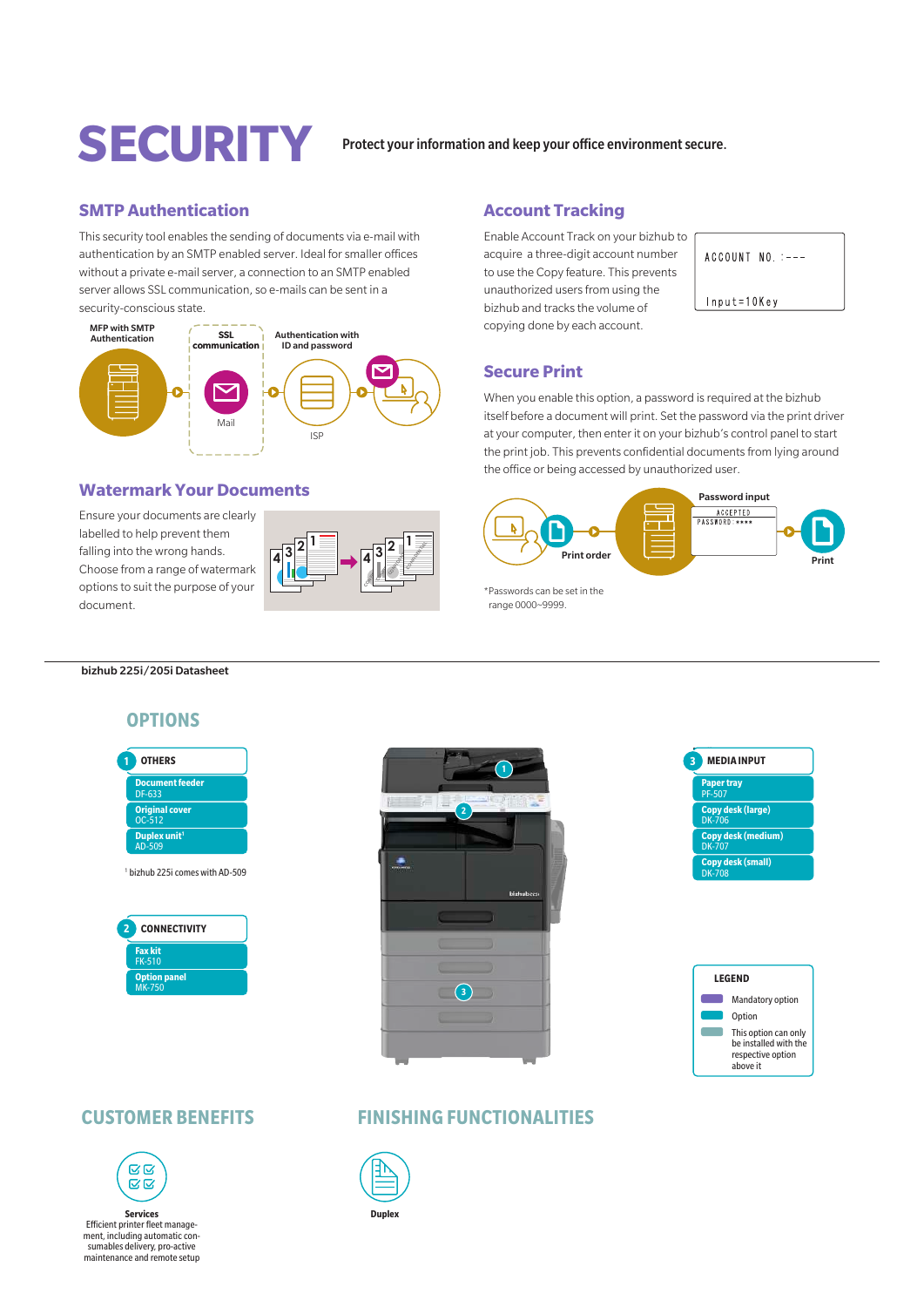## **DESCRIPTION**

| <b>CONNECTIVITY</b>        |                                                             |
|----------------------------|-------------------------------------------------------------|
| FK-510 Fax kit             | Super G3 fax                                                |
| <b>MK-750 Option panel</b> | Needed for fax function and scan one-touch destinations     |
| <b>OTHERS</b>              |                                                             |
| DF-633 Document feeder     | Reversing automatic document feeder, capacity 130 originals |
| OC-512 Original cover      | Cover instead of ADF                                        |
| AD-509 Duplex unit         | For duplex printing and copying                             |

#### MEDIA INPUT

| PF-507 Paper tray         | 250 sheets, B5-A3, 64-90 g/m <sup>2</sup> |
|---------------------------|-------------------------------------------|
| DK-706 Copy desk (large)  | Install with 1x PF-507                    |
| DK-707 Copy desk (medium) | Install with 2x PF-507                    |
| DK-708 Copy desk (small)  | Install with 3x or 4x PF-507              |
|                           |                                           |

### **TECHNICAL SPECIFICATIONS**

#### SYSTEM SPECIFICATIONS

| System speed A4 225i/205i              | Up to 22ppm( $24$ ppm <sup>1</sup> ) / up to 20ppm                                              |
|----------------------------------------|-------------------------------------------------------------------------------------------------|
| System speed A3                        | Up to 8 ppm                                                                                     |
| Autoduplex speed A4 225i/205i          | Up to 15ppm(16ppm <sup>1</sup> )/up to 15ppm                                                    |
| 1st page out time A4 225i/205i         | 6.5 sec or less                                                                                 |
| Warm-up time                           | 15 sec $2$ or less                                                                              |
| Imaging technology                     | Laser                                                                                           |
| <b>Toner technology</b>                | Simitri <sup>®</sup> HD polymerised toner                                                       |
| Panel size/resolution                  | 5 line LCD / 128 x 64                                                                           |
| <b>System memory</b>                   | 256 MB                                                                                          |
| Interface                              | 10/100-Base-T Ethernet; USB 2.0                                                                 |
| Network protocols                      | TCP/IP (IPv4 / IPv6); SMB; LPD; IPP; SNMP; HTTP                                                 |
|                                        | Automatic document feeder (optional) Up to 130 originals; A5-A3; 35-128 g/m <sup>2</sup> ; RADF |
| Printable paper size                   | A5-A3; customized paper sizes                                                                   |
| Printable paper weight                 | 64-157 $q/m^2$                                                                                  |
| Paper input capacity (standard/max)    | 350 sheets / 1,350 sheets                                                                       |
| Paper tray input                       | 1x 250 sheets; A5-A3; custom sizes; 64-157 $q/m^2$                                              |
| Paper tray input (optional)            | 1x 250 sheets; B5-A3; custom sizes; 64-90 g/m <sup>2</sup> (up to 4x)                           |
| <b>Manual bypass</b>                   | 100 sheets; A5-A3; custom sizes; 64-157 g/m <sup>2</sup>                                        |
| <b>Finishing modes (optional)</b>      | Group; Sort                                                                                     |
| <b>Automatic duplexing</b>             | A5-A3; 64-90 $q/m^2$                                                                            |
| Output capacity                        | Up to 250 sheets                                                                                |
| Power consumption                      | 220-240 V / 50/60 Hz; Less than 1.30 kW                                                         |
| System dimension (W x D x H) 225i/205i | 607 x 570 x 458 mm (without options)                                                            |
| System weight 225i/205i                | 29.7kg/28.2kg (without options)                                                                 |

#### PRINTER SPECIFICATIONS

| <b>Print resolution</b>   | 600 x 600 dpi                                               |
|---------------------------|-------------------------------------------------------------|
| Page description language | GDI                                                         |
| <b>Operating systems</b>  | Windows 7 (32/64); Windows 8.1 (32/64); Windows 10 (32/64); |
|                           | Windows Server 2008 (32/64): Windows Server 2008 R2:        |
|                           | Windows Server 2012: Windows Server 2012 R2: Windows Server |
|                           | 2016; Windows Server 2019; Linux                            |

#### SCANNER SPECIFICATIONS

| Scan speed (mono/colour) | 150dpi: up to 55/20 ipm in simplex                          |  |
|--------------------------|-------------------------------------------------------------|--|
|                          | 300dpi: up to 55/8 ipm in simplex                           |  |
| <b>Scan resolution</b>   | up to 600 x 600 dpi                                         |  |
| Scan modes               | Scan-to-eMail: Scan-to-SMB: Scan-to-FTP: Scan-to-USB: TWAIN |  |
|                          | scan                                                        |  |
| <b>File formats</b>      | <b>IPEG; TIFF; PDF</b>                                      |  |
| <b>Scan destinations</b> | 32 destinations; 250 speed dials; LDAP support              |  |

#### COPIER SPECIFICATIONS

| <b>Copy resolution</b> | 600 x 600 dpi                       |
|------------------------|-------------------------------------|
| Gradation              | 256 gradations                      |
| <b>Multicopy</b>       | 1-999                               |
| <b>Original format</b> | Max. A3                             |
| <b>Magnification</b>   | 25-400% in 0.1% steps; Auto-zooming |

#### FAX SPECIFICATIONS

| Fax standard (optional) | Super G3                         |
|-------------------------|----------------------------------|
| <b>Fax transmission</b> | Analogue; i-Fax                  |
| <b>Fax resolution</b>   | Up to 408 x 392 dpi              |
| <b>Fax compression</b>  | MH; MR; MMR; IBIG                |
| Fax modem               | Up to 33.6 Kbps                  |
| <b>Fax destinations</b> | 32 destinations; 250 speed dials |

#### SYSTEM FEATURES

| Accounting | Up to 50 user accounts |
|------------|------------------------|
| Software   | <b>Web Connection</b>  |

#### <sup>1</sup> When feeding from PF-507

<sup>2</sup> Warm-up time may vary depending on the operating environment and usage

- 
- All specifications refer to A4-size paper of 80 g/m<sup>2</sup> quality.<br>
 The support and availability of the listed specifications and functionalities varies depending on operating systems, applica-<br>
tions and network protoco
- variables including page coverage, page size, media type, continuous or intermittent printing, ambient temperature and humidity.
- Some of the product illustrations contain optional accessories. Specifications and accessories are based on the information available at the time of printing and are subject to change
	-
- without notice. Konica Minolta does not warrant that any specifications mentioned will be error-free.
- All brand and product names may be registered trademarks or trademarks of their respective holders and are hereby acknowledged.